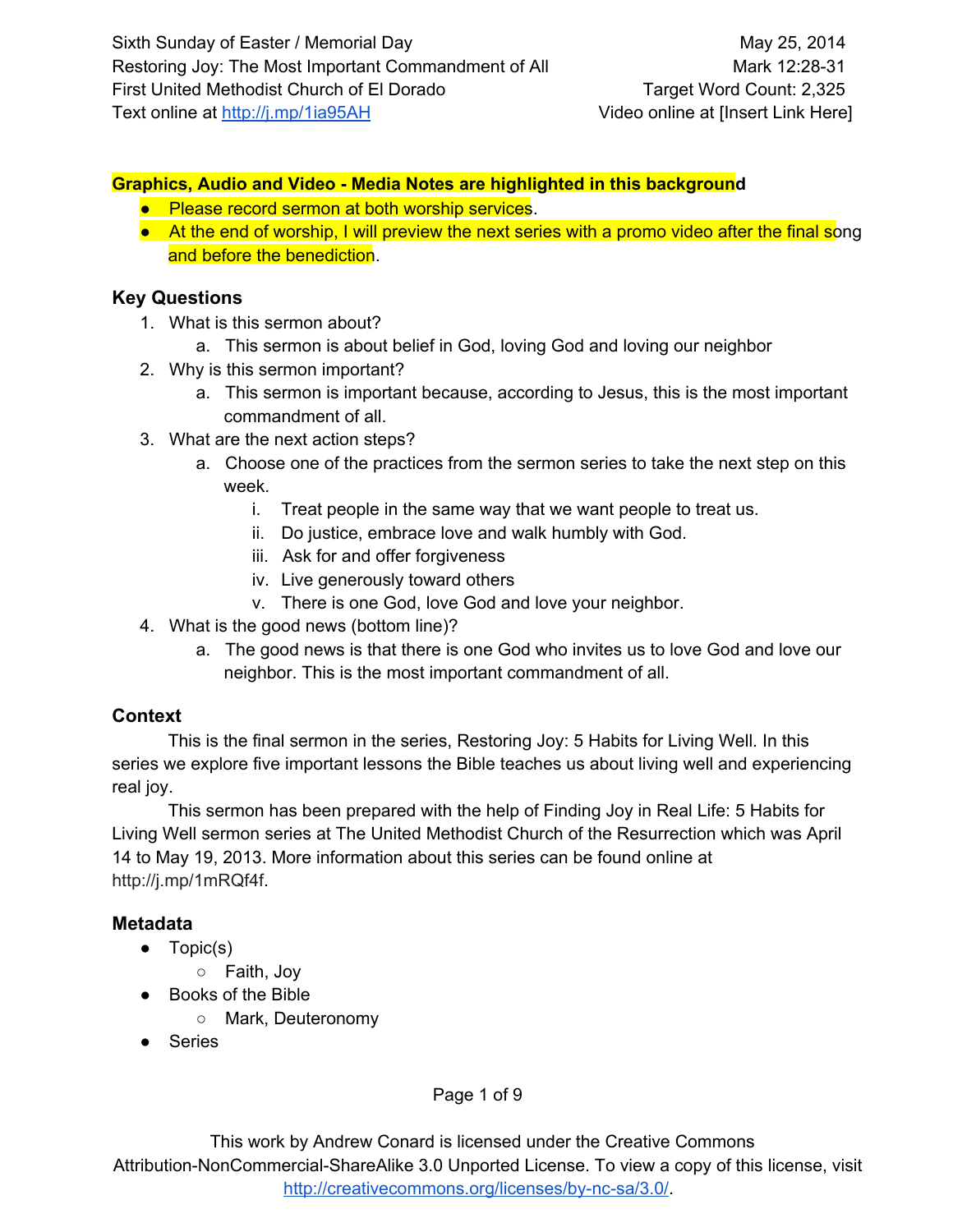- Restoring Joy: 5 Habits for Living Well
- Tags
	- faith, God, shema, love God, love neighbor

Page 2 of 9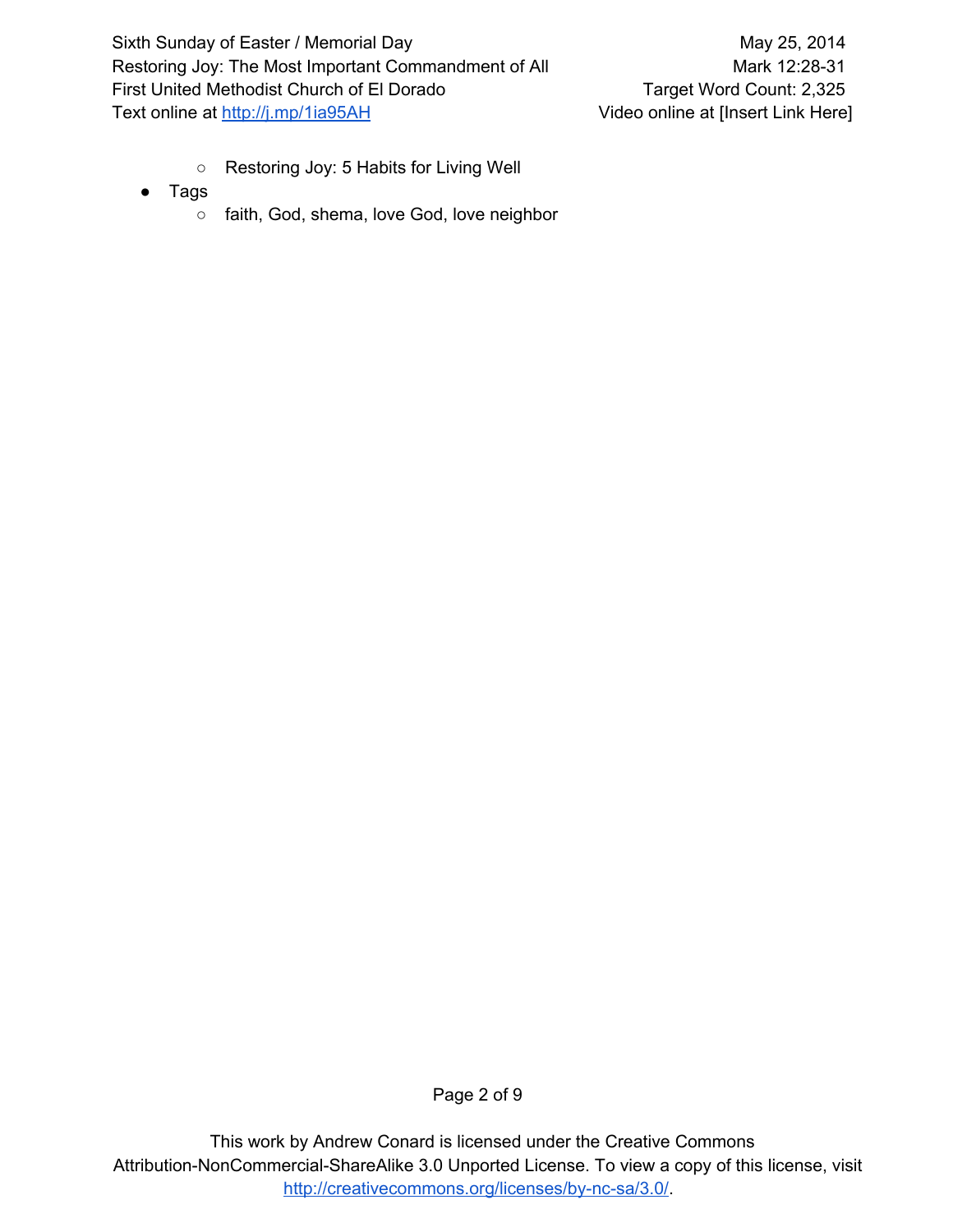# **Mark 12:2831, CEB**

28 One of the legal experts heard their dispute and saw how well Jesus answered them. He came over and asked him, "Which commandment is the most important of all?"

29 Jesus replied, "The most important one is Israel, listen! Our God is the one Lord, 30 and you must love the Lord your God with all your heart, with all your being, with all your mind, and with all your strength. 31 The second is this, You will love your neighbor as yourself. No other commandment is greater than these."

# **Response to Scripture**

One: The Word of God for the people of God. **All: Thanks be to God!**

# **Sermon Starter Video**

● Play sermon starter video, if available.

# **Introduction**

This is the final sermon in the series, Restoring Joy, about some of the most important lessons of the Bible. During this series we have been focusing on those simple habits and practices that can restore joy in our life and help us experience life that really is life.

# **Sermon Notes and Scripture Study**

I invite you to open your bulletin to a place where you can take notes during the message today. Today, I hope that you will hear:

- Something new or find new questions
- Perspective on your life or something in your life that gives additional meaning to the message today.
- Guidance about how to live as a disciple of Jesus.

I want to remind you of where we have been in the series so far and invite you to write some of these things down as well.

- Treat people in the same way that we want people to treat us.
	- In the first week of this series we took a closer look at the golden rule Jesus' command to treat people in the same way that you want people to treat you. The good news is that God makes it possible through God's grace to actually do this, we *can* treat people in the same way that we want people to treat us.
- Do justice, embrace love and walk humbly with God.
	- The next week in the series we considered God's requirements for our life to do

Page 3 of 9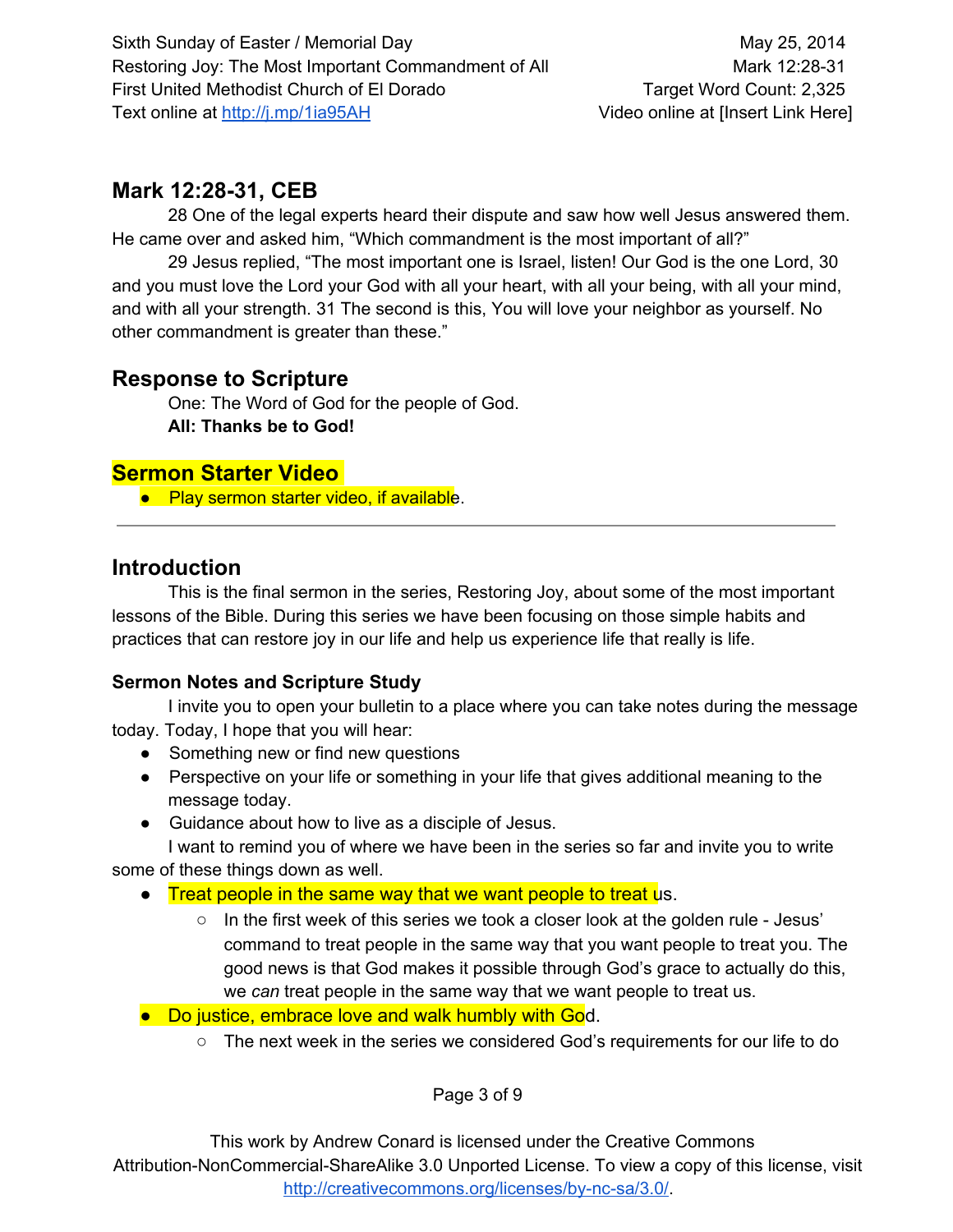justice, embrace love and humbly walk with God every day. These are more important than our religious practices.

### ● Ask for and offer forgiveness

 $\circ$  Two weeks ago, the focus was on asking for, offering and receiving forgiveness from others and God. The good news is that Jesus came to save us from our sins and makes it possible for us to receive forgiveness

# **•** Live generously

- $\circ$  Last week we considered the secret of true wealth, which is found in living generously through both our finances and time.
- There is one God, love God and love your neighbor. This week we look at loving God and loving neighbor - what Jesus says is the most important commandment of all. Sometimes we can overlook these practices as they are simple and clear, yet they are

essential to our life of faith. Today we focus on generosity and how this practice can bring perspective in our life, help us make a difference in the lives of others and restore joy.

I invite you to write down some of the things that you hear in the sermon today and take your bulletin home as a tool to grow in your faith outside of worship. You can reflect on what you heard today, pray for people of our congregation and read scripture to prepare for worship next week.

# **Opening Prayer**

Will you pray with me? O God, use these words to speak good news so that as individuals and as a congregation we will fear nothing but sin, desire nothing but you and live as part of your kingdom on earth as it is in heaven. Amen.

# **Opening Story The most important rule**

"Because I don't do much baking, I haven't invested in many utensils and often have to improvise. For instance, when following directions that call for "a large mixing bowl," I can compare only among the dishes I own myself. Surely this bowl is large enough, I reason. Look how much bigger it is than my others. Unfortunately, this sometimes results in overflowing batter when, in fact, my largest bowl is too small."<sup>1</sup>

# **Transition**

The scripture passage for today tells us of another story of figuring out which rule or commandment is the most important.

# **Context of the Conversation**

Page 4 of 9

<sup>1</sup> Lisa Stackpole, "Righteousness," *The Upper Room Daily Devotional Guide*, http://devotional.upperroom.org/devotionals/2014-05-24 (accessed May 24, 2014).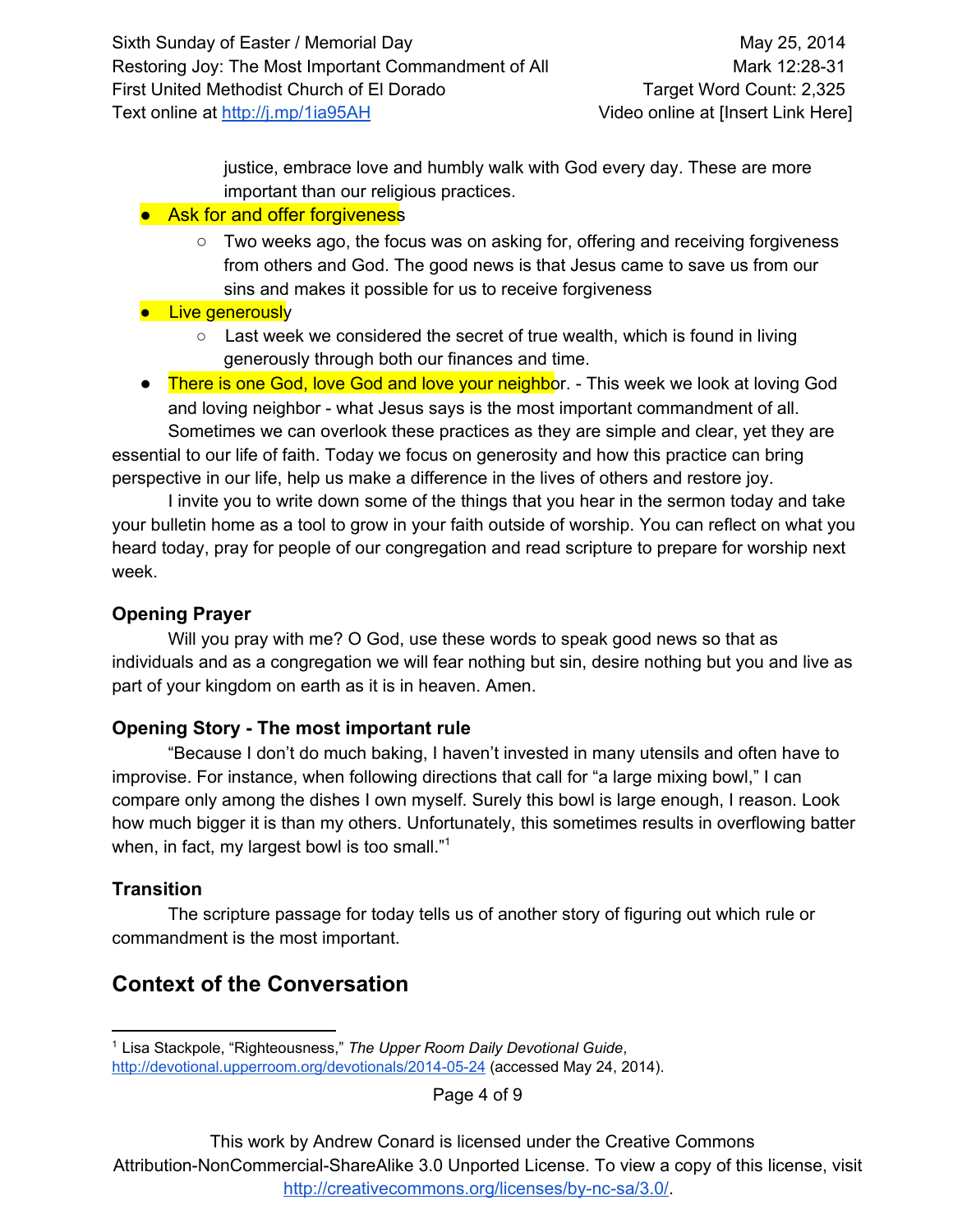Jesus finds himself in an argument with some of the religious authorities of his day. One of the scribes hears the argument going on there in the temple and sees that Jesus is holding his own against the verbal jousting of a self-appointed competition committee. $2$ 

"Up to this point, all the bickering has been about some subtle interpretations of the rules  $-$  rules such as paying taxes (Mark 12:13-17) and about who would be married to whom after the resurrection (vv. 1827). The religious leaders want Jesus to give them an answer that matches with their particular interpretation of the law, but it becomes clear to them that he's playing by a different set of rules.

So this scribe, perceiving that Jesus is an authority, asks Jesus to name the number-one rule: "Which commandment is the first of all?"<sup>3</sup>

### **What is a Scribe?**

Let me remind you that a scribe was "a member of the trained class of professionals ... an elite scholar who specialized in the teaching and interpretation of religious texts, particularly Torah."<sup>4</sup> The Torah "is a Hebrew word meaning "instruction," "teaching," and "law." It is the Old Testament's general term for God's commandments to Israel. It came to typify the literary corpus that contains those commandments (i.e., the first five books of the Old Testament Genesis, Exodus, Leviticus, Numbers, and Deuteronomy–otherwise known as the pentateuch), as well as the divine will for Israel in general." 5

Within these five books of the Bible there are 613 commandments - 365 positive commandments, which are to do something and 248 negative commandments, to not do something. $6$  This guy knew the commandments. He was an expert.

# **Local Expert Example**

The scribe's question of "What is the most important commandment of all? would be like a trainer at the YMCA asking someone on the way up the stairs, "What is the most important guideline for exercise?"

Page 5 of 9

<sup>2</sup> Homiletics Online contributors, "Moving the Chains," *Homiletics Online,*

[http://www.homileticsonline.com/subscriber/btl\\_display.asp?installment\\_id=93040491](http://www.google.com/url?q=http%3A%2F%2Fwww.homileticsonline.com%2Fsubscriber%2Fbtl_display.asp%3Finstallment_id%3D93040491&sa=D&sntz=1&usg=AFQjCNFXqlbOoCZoRa3leN_9x5WRypjUKw) (accessed May 24, 2014).

<sup>3</sup> Homiletics Online contributors, "Moving the Chains," *Homiletics Online,*

[http://www.homileticsonline.com/subscriber/btl\\_display.asp?installment\\_id=93040491](http://www.google.com/url?q=http%3A%2F%2Fwww.homileticsonline.com%2Fsubscriber%2Fbtl_display.asp%3Finstallment_id%3D93040491&sa=D&sntz=1&usg=AFQjCNFXqlbOoCZoRa3leN_9x5WRypjUKw) (accessed May 24, 2014).

<sup>4</sup> Jeremy D. Smoak "Scribe." In Volume 5, *The New Interpreter's Dictionary of the Bible*, edited by Katharine D. Sakenfield, et al. Nashville: Abingdon Press, 2006.

<sup>5</sup> James W. Watts "Torah." In Volume 5, *The New Interpreter's Dictionary of the Bible*, edited by Katharine D. Sakenfield, et al. Nashville: Abingdon Press, 2006.

<sup>6</sup> Wikipedia contributors, "613 commandments," *Wikipedia, The Free Encyclopedia,* [http://en.wikipedia.org/w/index.php?title=613\\_commandments&oldid=591037007](http://www.google.com/url?q=http%3A%2F%2Fen.wikipedia.org%2Fw%2Findex.php%3Ftitle%3D613_commandments%26oldid%3D591037007&sa=D&sntz=1&usg=AFQjCNEEhJqbHJYyXFSzAbgUOcVLgjKnwA) (accessed May 24, 2014).

This work by Andrew Conard is licensed under the Creative Commons

Attribution-NonCommercial-ShareAlike 3.0 Unported License. To view a copy of this license, visit http://creativecommons.org/licenses/by-nc-sa/3.0/.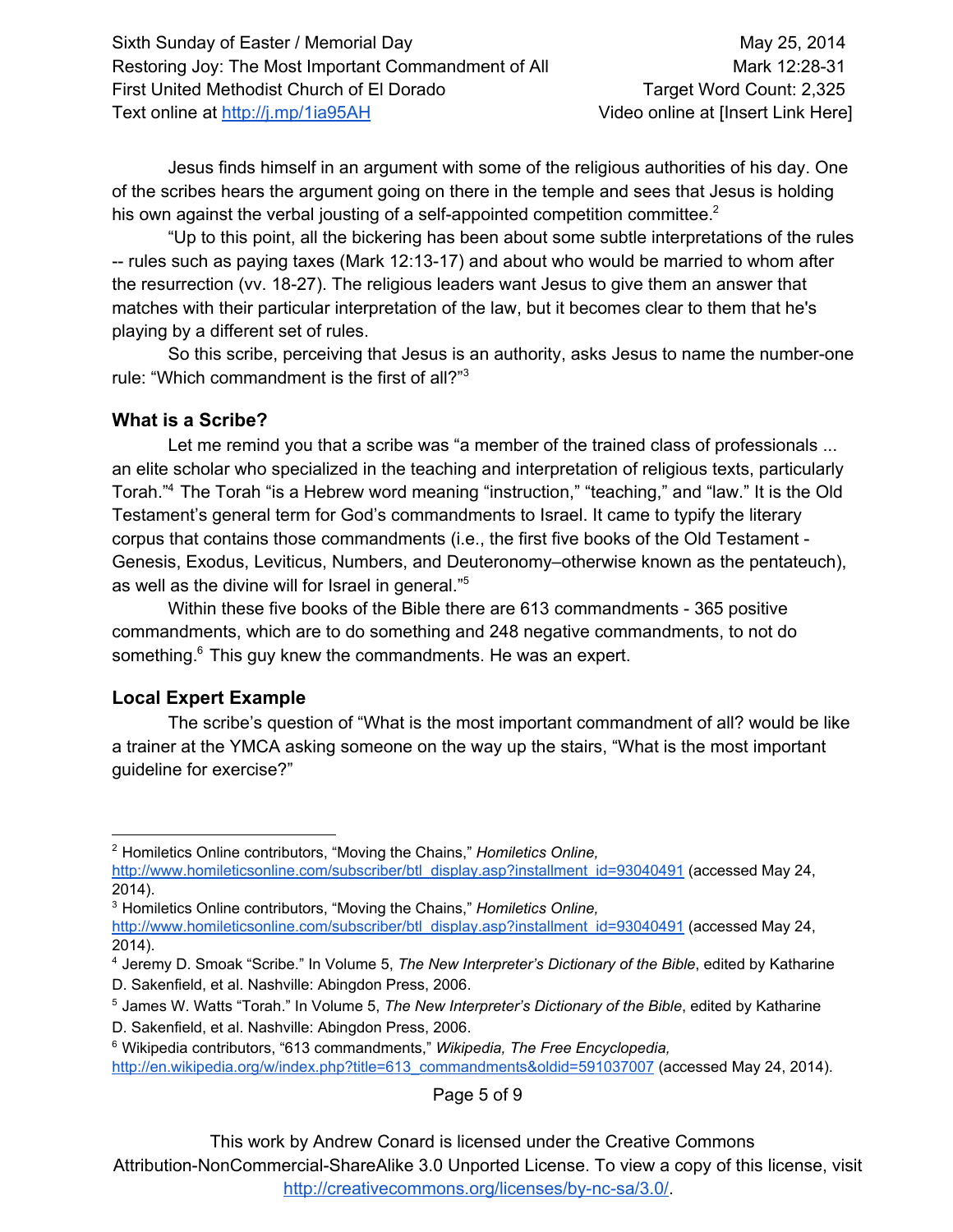### **Transition**

Well, what is it? "Which commandment is the most important of all?"

# **The Most Important Commandment**

Jesus responds with a simple answer in Mark 12:29-31

Jesus replied, "The most important one is Israel, listen! Our God is the one Lord, and you

must love the Lord your God with all your heart, with all your being, with all your mind, and with all your strength.

The second is this, You will love your neighbor as yourself. No other commandment is greater than these."

What is the most important? These things: There is one God, love God and love your neighbor.

# **There is One God**

### **Shema Yisrael**

When Jesus is answering this question, he replies with the beginning of a prayer in Judaism which is known as the **Shema Yisrae**l. This prayer contains two portions of scripture from Deuteronomy and one from Numbers. It captures "the core beliefs of Judaism."<sup>7</sup>

The word Shema means "to hear or listen" and Yisrael is "Israel." Listen, Israel. These are the opening words of the Shema, Moses speaks when he is summarizing the entire law which he has just given the people. Moses says, in Deuteronomy  $6:4-5$ 

Israel, listen! Our God is the LORD! Only the LORD! Love the LORD your God with all your heart, all your being, and all your strength.

# **Importance of the Shema Morning, Night, In, Out, Dying Breath**

The Shema Yisrael is so important to the Jewish people that a faithful Jew, even today, is meant to say these words when they wake up in the morning and repeat them again before they go to bed at night. They are meant to remember them when they are going out and coming in. Often Jews will place these words on a scroll and place them inside a small container called a mezuzah which they place next to the door. You are meant to remember these words when you wake up in the morning, when you leave for the day, when you come back home and before you go to bed. It is the hope of a faithful Jew, that they would recite these words as their final words, with their last breath. That when they are lying on their deathbed, they might be able to say, "Our God is the LORD! Only the LORD! Love the LORD your God with all your heart, all your being,

Page 6 of 9

<sup>7</sup> Lawrence H. Schiffman "The Shema." In Volume 5, *The New Interpreter's Dictionary of the Bible*, edited by Katharine D. Sakenfield, et al. Nashville: Abingdon Press, 2006.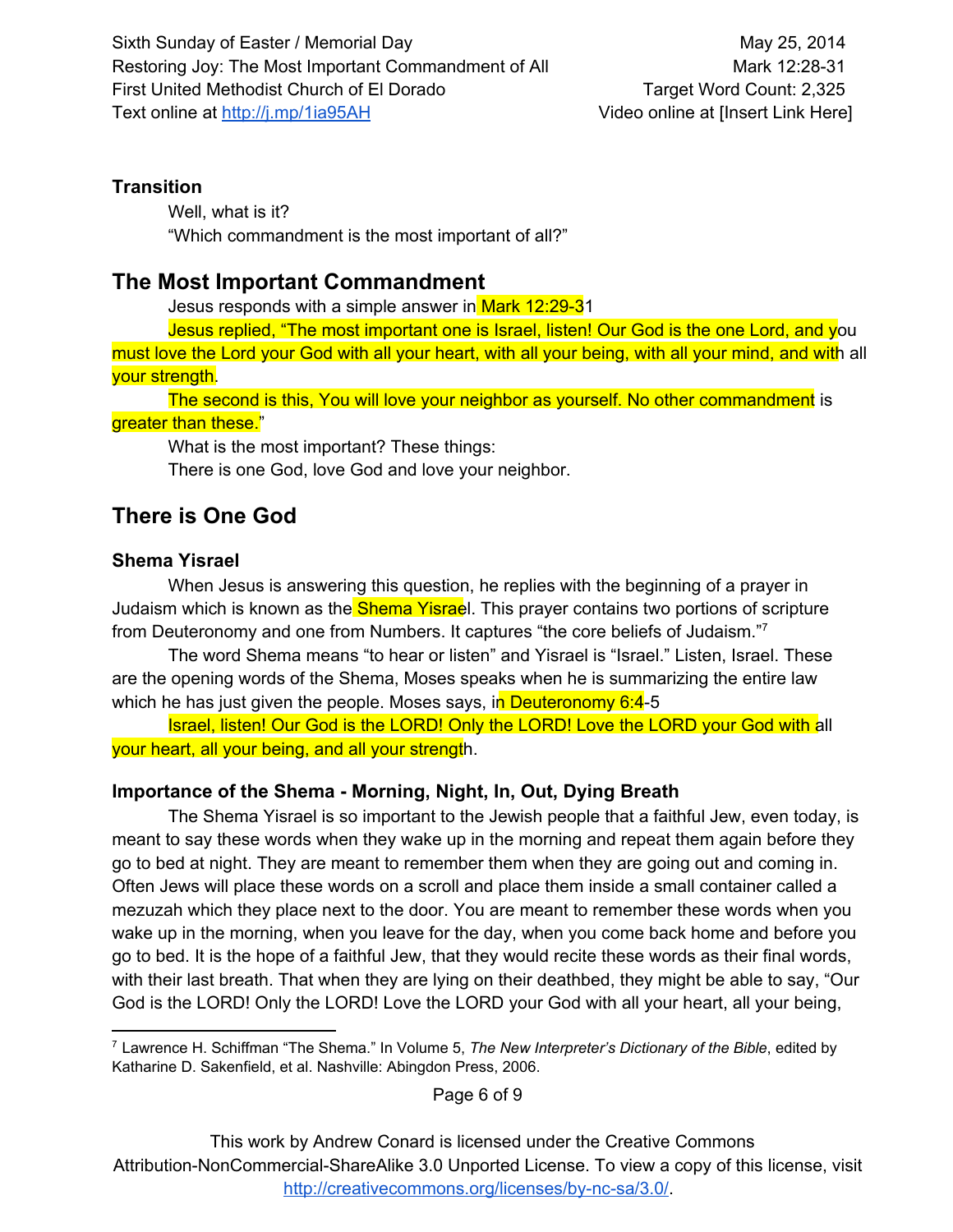and all your strength."<sup>8</sup> Then you are prepared to meet God.

#### **Jesus and the Shema**

When Jesus is asked, what is the most important commandment? He instantly says, Israel, listen! Our God is the one Lord, and you must love the Lord your God with all your heart, with all your being, with all your mind, and with all your strength.

Jesus knew that this was the foundation of Israel's faith and Jesus had said these words every morning when he got up, every day when he walked inside, every night when he went to bed. He was a faithful Jew and this had been the tradition since the time of Moses. These words formed and shaped Jesus and how he encountered the world. They formed Jesus, he says they are part of the most important commandment of all.

### **Statement of Faith There is one God.**

The most important commandment of all begins with a statement of faith:

"Our God is the one LORD" 9

In these words, God is claiming I am the source of life itself. Everything else is dependent on me. This is a fundamental claim of Christianity. There is one God and this God, the father of Jesus, is the source of all things.

### **Transition**

There is one God is the beginning of the most important commandment of all which continues with how we live in response to this truth by loving God and loving our neighbor.

# **Love God**

Jesus invites us to love God with all our heart, being, mind and strength. Loving God begins with recognizing that we mess up and do not live the way God hopes for us. We say, I am sorry and ask for God's forgiveness. We do this every week in worship as part of our prayer together. Then we say to God, I want to follow you. Help me to live as a disciple of your son, Jesus Christ. This is the beginning of a life-transforming relationship with Jesus in which "We love because God first loved us." 10

Just like any relationship, we have to pay attention to our relationship with God. Some of the basic ways we do that are:

- Prayer
- Reading the Bible
- Receiving Holy Communion This is how we stay in love with God.

Page 7 of 9

<sup>&</sup>lt;sup>8</sup> Deuteronomy 6:4-5, CEB.

<sup>9</sup> Mark 12:19, CEB.

<sup>10</sup> 1 John 4:19, CEB.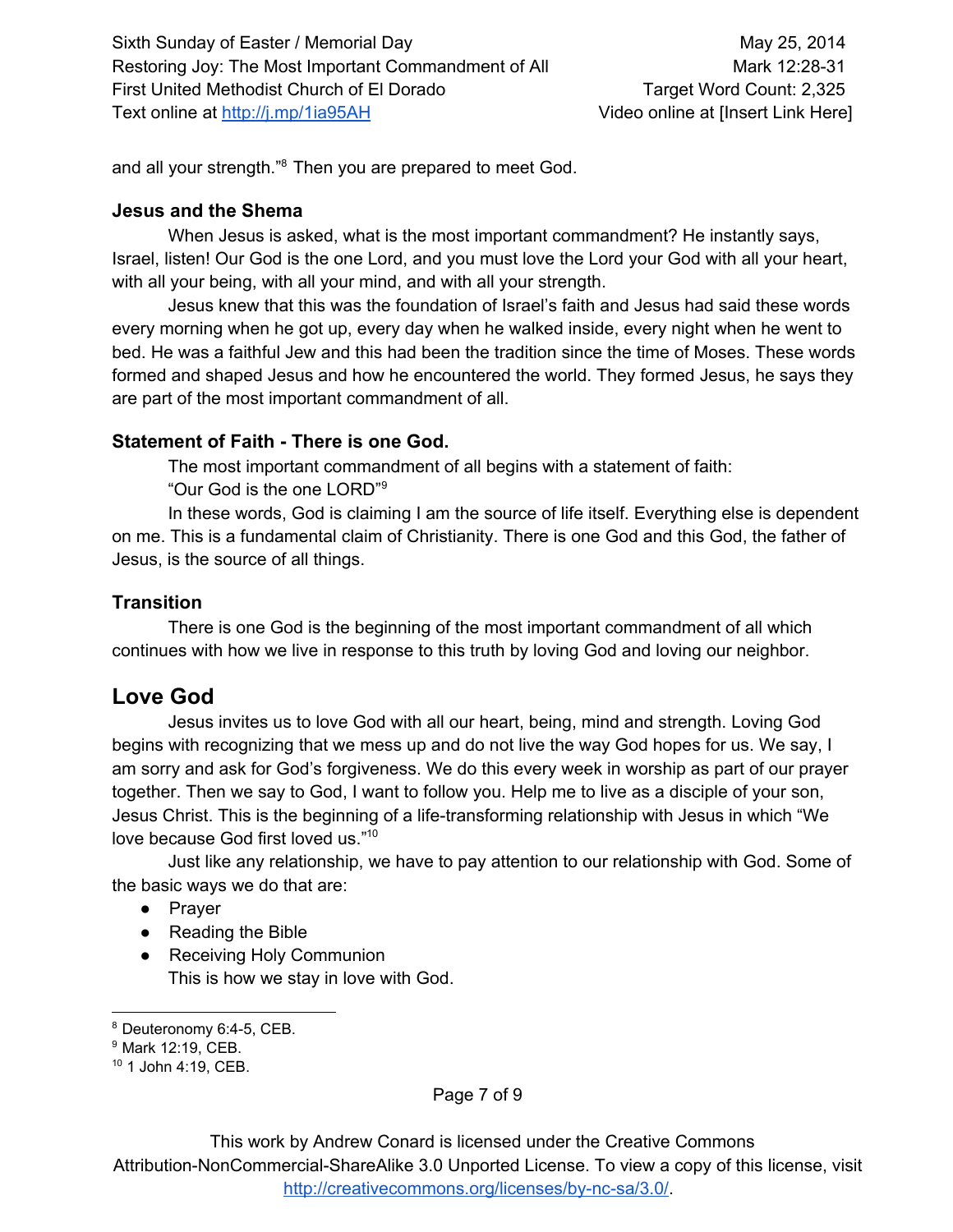### **Transition**

Loving God is not the only response to the truth of one God. The most important commandment of all is that there is one God, love God and love your neighbor.

# **Love Neighbor**

We remember that loving our neighbor does not mean having a warm fuzzy feeling toward them. Loving our neighbor as ourself is a way of acting to bless, encourage and build up the other person, especially those in need. This means that we seek to live our faith in our everyday life and think about what would actually encourage and build up the other person.

Loving our neighbor means that we engage in the important issues in our community, country and world. We seek to shape a world that looks more like the Kingdom of God. Some of the basic ways we do this are:

- Serve others in our local community
	- FaithWork
- Serve others beyond our local community.
	- Chabadza
	- Connectional Giving
- Stay connected with other people for support and accountability.
	- We care about

# **Conclusion**

### **Good News**

The good news is that there is one God who invites us to love God and love our neighbor. This is the most important commandment of all.

### **Call to Action**

This sermon concludes our series, Restoring Joy. We have looked at the five most essential teachings in the Bible about how to live a life that really is life and how to restore joy that we may have lost somewhere along the way. I want to put these five themes back on the screen:

- **•** Treat people in the same way that we want people to treat us.
- Do justice, embrace love and walk humbly with God.
- Ask for and offer forgiveness
- Live generously toward others
- **•** There is one God, love God and love your neighbor.

I invite you to choose one, just one, to take the next step on this week. That you might grow as a disciple of Jesus Christ and that together we might be part of God transforming the world.

Page 8 of 9